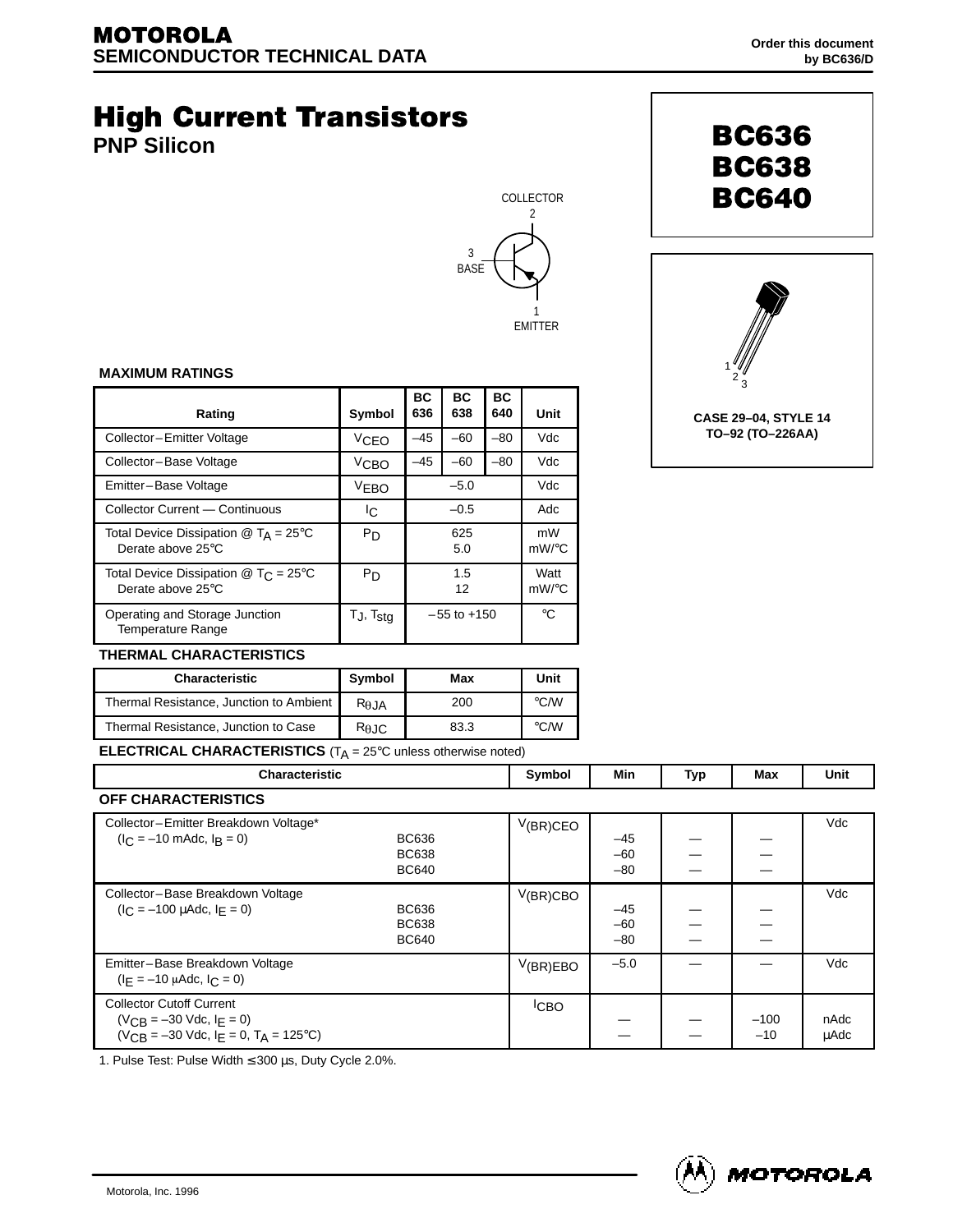# **BC636 BC638 BC640**

# **ELECTRICAL CHARACTERISTICS** (T<sub>A</sub> = 25°C unless otherwise noted) (Continued)

| <b>Characteristic</b>                                                                                                                                                                                | Symbol          | Min                        | Typ               | Max               | Unit       |  |
|------------------------------------------------------------------------------------------------------------------------------------------------------------------------------------------------------|-----------------|----------------------------|-------------------|-------------------|------------|--|
| <b>ON CHARACTERISTICS(1)</b>                                                                                                                                                                         |                 |                            |                   |                   |            |  |
| <b>DC Current Gain</b><br>$(I_C = -5.0$ mAdc, $V_{CE} = -2.0$ Vdc)<br>$I_C = -150$ mAdc, $V_{C}F = -2.0$ Vdc)<br><b>BC636</b><br><b>BC638</b><br><b>BC640</b><br>$I_C = -500$ mA, $V_{CF} = -2.0$ V) | hFE             | 25<br>40<br>40<br>40<br>25 |                   | 250<br>160<br>160 |            |  |
| Collector-Emitter Saturation Voltage<br>$I_C = -500$ mAdc, $I_R = -50$ mAdc)                                                                                                                         | VCE(sat)        |                            | $-0.25$<br>$-0.5$ | $-0.5$            | Vdc        |  |
| Base-Emitter On Voltage<br>$(I_C = -500 \text{ m}$ Adc, $V_{CE} = -2.0 \text{ V}$ dc)                                                                                                                | VBE(on)         |                            |                   | $-1.0$            | Vdc        |  |
| <b>DYNAMIC CHARACTERISTICS</b>                                                                                                                                                                       |                 |                            |                   |                   |            |  |
| Current-Gain - Bandwidth Product<br>$(I_C = -50 \text{ m}$ Adc, $V_{C,F} = -2.0 \text{ V}$ dc, f = 100 MHz)                                                                                          | fτ              |                            | 150               |                   | <b>MHz</b> |  |
| Output Capacitance<br>$(V_{CR} = -10$ Vdc, $I_F = 0$ , $f = 1.0$ MHz)                                                                                                                                | $C_{ob}$        |                            | 9.0               |                   | pF         |  |
| Input Capacitance<br>$(VFR = -0.5$ Vdc, $C = 0$ , $f = 1.0$ MHz)                                                                                                                                     | $C_{\text{ib}}$ |                            | 110               |                   | pF         |  |

1. Pulse Test: Pulse Width ≤ 300 µs, Duty Cycle 2.0%.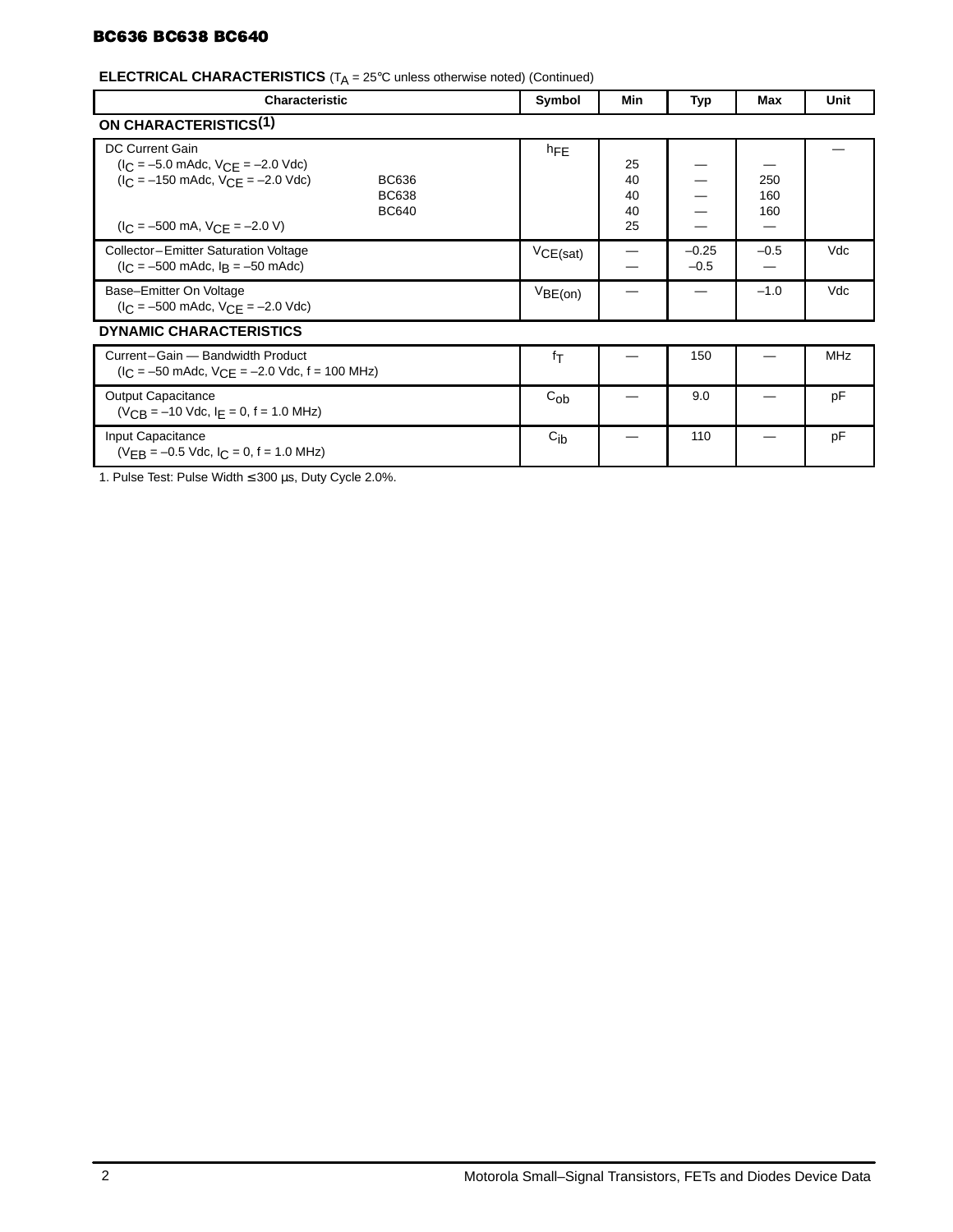# **BC636 BC638 BC640**





**Figure 5. Temperature Coefficients**